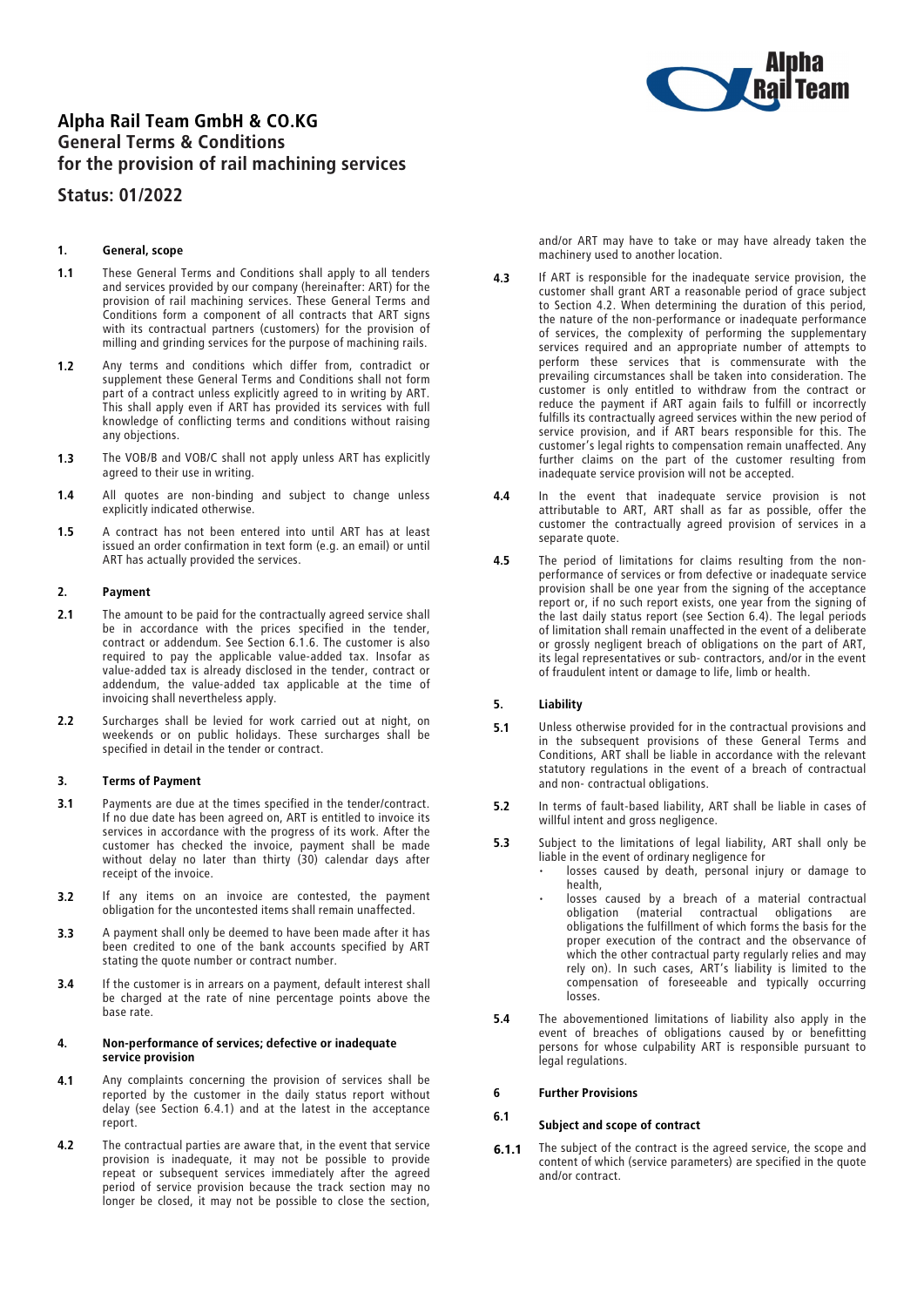

## - 2 - Alpha Rail Team GmbH & Co.KG - General Terms & Conditions

- **6.1.2** Any amendments or additions to the contract must be agreed to in text form or in writing (e.g. email).
- 6.1.3 ART's obligation to provide the service is limited to the use of one machine with the specified milling/grinding capacity from the agreed machine category during the specified service period in order to achieve the desired depth of material removal on the track section to be machined. In particular, weather conditions, track section to be machined. In particular, weather conditions, safety considerations, the actual condition of the rails or the quality of the preceding work may hinder or affect the provision of the service.
- 6.1.4 Insofar as ART offers to perform work shifts of a certain duration, the duration of this work shift also includes the journey to and from the track section to be machined while taking into consideration the applicable speed limits. Waiting periods shall be considered part of the duration of the work shift. In any case, a shift begins from the time for which the customer has requested ART's machine / personnel to be at a specified place, and insofar as the machine / personnel are present as agreed.
- 6.1.5 ART is only obliged to provide the service that is detailed in the tender or in the contract. If additional services are desired or necessary, ART shall only be obliged to provide additional services after payment has been agreed on in text form (addendum).
- 6.1.6 In the event that ART provides services for which there has been no explicit agreement on payment, the usual payment shall be deemed to have been agreed on. This applies in particular to cases where the provision of services extends beyond the scheduled end of a shift. In such cases, ART is entitled to receive overtime premiums accordingly.

#### 6.2 Provision of contractually agreed services

- 6.2.1 The track section on which the services shall be provided as well as the manner of service provision shall be described in detail in the tender or in the contract.
- **6.2.2** ART reserves the right to select its employees and the machine from the machine category agreed on. ART is entitled to use third parties (subcontractors) to provide the contractually agreed services. The customer is not entitled to issue instructions to ART employees or to sub-contractors used by ART unless this is required for safety reasons.
- **6.2.3** The customer is hereby informed that when providing its services ART must comply with the applicable labour law regulations and collective labour agreements, in particular the regulations on occupational health and safety and on working hours (German Working Hours Act, or ArbZG). Shifts cannot be extended beyond the legally permissible number of working hours, for example, and must be suspended in the event of extreme outside temperatures.
- 6.2.4 ART is not obliged to provide services if legal provisions or the internal provisions of the authorities responsible for the rail network do not permit the use of the trains or machinery planned for carrying out the contractually agreed work. In Germany, these provisions include Level 4 and upwards of the Grassland Fire Index and/or the Forest Fire Hazard Index (WBI). In such cases, the customer shall grant ART the opportunity to reschedule its services. See Section 4.2.

## 6.3 Customer's obligation to cooperate and provide assistance

**6.3.1** The customer is obliged to ensure free-of- charge that all the requirements for providing the contractually agreed service have been met on the track section to be machined, which includes access routes for this purpose. The customer shall appoint a contact person with expertise who can give the ART

employees the building site induction, be available for coordination purposes during the agreed period of service provision and who can make binding decisions on behalf of the customer. Among other things, the customer must:

- provide qualified safety staff for the period of service provision;
- guarantee uninterrupted and unlimited access free of charge to the track section to be machined, mainly by scheduling and organizing operational plans and track closures;
- correctly securing the track section to be machined against hazards caused by third parties or resulting from external circumstances;
- provide the necessary electricity and water connections specified in the order/contract;
- guarantee sufficient warehouse/storage space for the machinery used by ART.

Any further cooperation obligations shall be defined in more detail in the tender/contract.

- **6.3.2** Free of charge and in a timely manner, the customer shall provide ART with as much correct, detailed and complete information and documentation required for the provision of the services as he is aware of. In particular the customer shall
	- provide a specific description of the condition and specific local circumstances concerning the track section commissioned
	- point out the local and national regulations that are relevant for working on the track section to be machined (e.g. fire prevention regulations or speed limits on the access routes to the track section).
- **6.3.3** If the actual condition of the track does not correspond to the information provided by the customer in accordance with Section 6.3.2, and if the discrepancies are considerable, the parties shall agree on an appropriate amendment to the contract. In the event that the parties do not reach an agreement, ART is entitled to withdraw from the contract. If ART withdraws from the contract, ART reserves the right to demand compensation.
- **6.3.4** In the event that the customer fails to meet his cooperation obligation to such an extent that ART cannot provide the service agreed on, and if the customer does not meet this obligation before a reasonable deadline set by ART, ART shall be entitled to terminate the contract. In such cases, ART may invoice any services already provided and reserves the right to claim compensation.

#### 6.4 Daily status reports and acceptance report

- 6.4.1 ART shall draft daily reports of the services provided. The reports shall be checked and countersigned by the customer's contact person (see Section 6.3.1).
- **6.4.2** By signing the report, the customer declares that ART has duly provided the contractually agreed service on the part of the track section to which the report refers, unless the customer expresses reservations in the report.
- 6.4.3 After ART completes the service, the parties shall together draft and sign an acceptance report. This report, together with the compiled daily status reports, measurement logs and any other relevant documentation, are handed over to the customer. If the customer does not express any reservations in this report, the service provided by ART shall be deemed to have been provided correctly. The daily status reports compiled shall be regarded as the acceptance report in the event that a separate acceptance report has not been prepared (see Section 6.4.1). If possible, the acceptance report should be drafted very shortly after the notification of completion is submitted, as some of the tracks in the machined section will be reopened very quickly.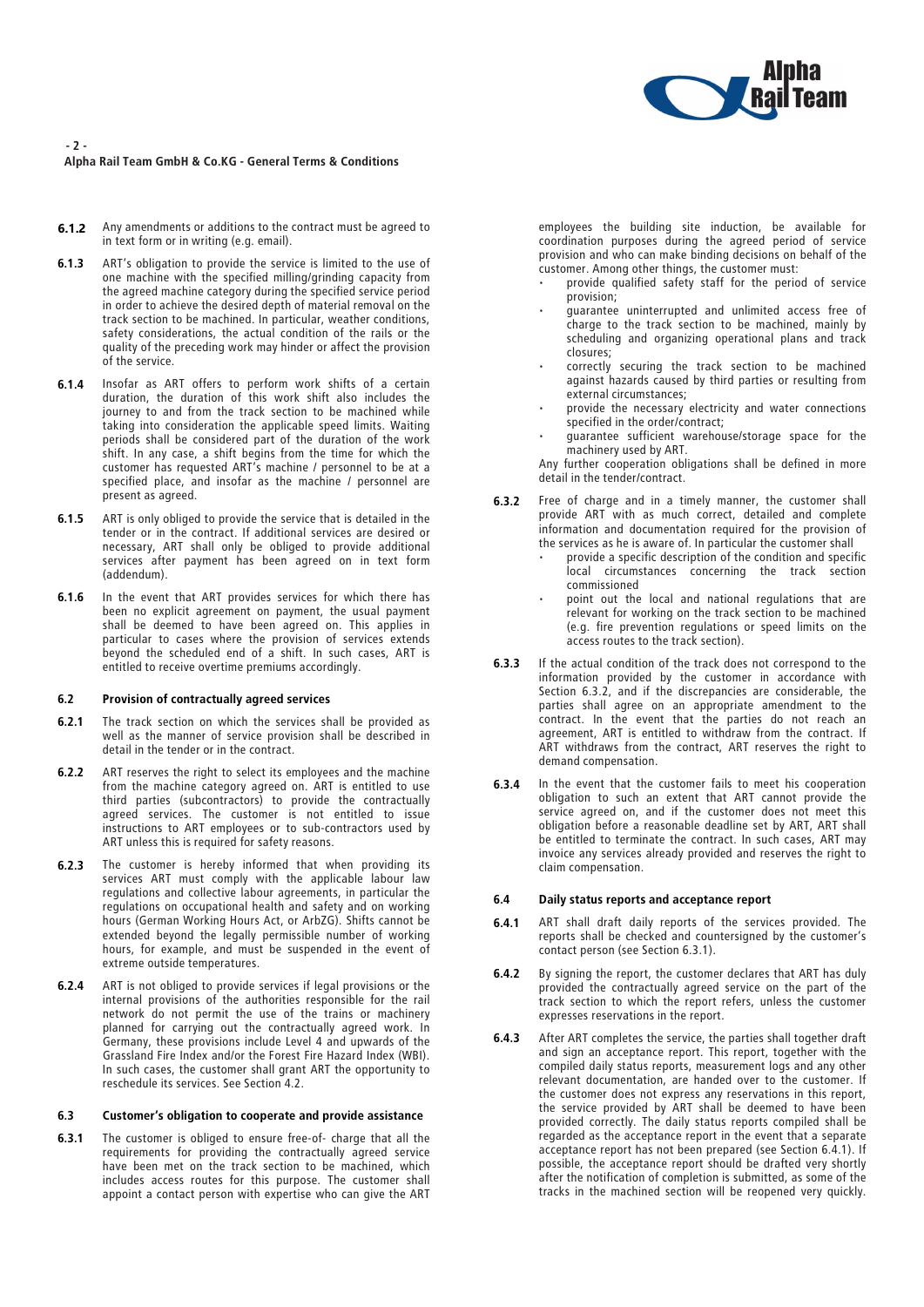

#### - 3 - Alpha Rail Team GmbH & Co.KG - General Terms & Conditions

Insofar as the customer recommences operations on tracks in the machined section without expressing any reservations, the customer acknowledges that ART has provided the service correctly.

## 6.5 Service scheduling

- **6.5.1** The dates and periods for service provision are not binding unless otherwise agreed to in text form by the contracting parties. Service provision periods commence at the earliest once the contracting parties have agreed on all the details of the contract.
- 6.5.2 Any binding deadline agreed on for the provision of a service shall be subject to the customer meeting the necessary cooperation obligations in good time and in accordance with the contract. The deadline shall further be subject to the condition of the track section to be machined not being significantly worse than ART could have expected.
- **6.5.3** In the event of any delay to the contractually agreed service, the customer is only entitled to withdraw from the contract if ART is responsible for the delay and if the customer has granted ART a reasonable period of grace that has elapsed without result.
- 6.5.4 Periods of grace must be granted in text form.

## 6.6 Fiduciary duty

The contracting parties commit to upholding mutual loyalty. Specifically, they shall not attempt to actively recruit employees from the other contracting party during the term of the contract or within twelve (12) months after the contract's conclusion.

### 6.7 De-escalation clause

- 6.7.1 The customer shall communicate to ART any dissatisfaction with or complaints regarding the proper provision of services in good time. The parties shall initially attempt to clarify any differences of opinion at the operational level on site (customer contact person at the worksite / machine operator or foreman from ART).
- 6.7.2 If an agreement at operational level is not possible, the parties' respective commercial representatives shall be involved. Both parties are required to actively work towards reaching any sensible commercial agreement that might be needed to settle the difference of opinion.
- 6.7.3 If no agreement can be reached at the commercial level, the respective management boards shall be involved. These are also required to work constructively towards a solution to the conflict. The relevant (arbitration) court (Sections 15.2 and 15.3) should only be contacted if agreement at this level also proves impossible.

#### 6.8 Export Control

- 6.8.1 The performance of the contract by ART is conditional upon that (i) all necessary export licenses, permits, licenses and other permissions being granted to ART by the relevant authorities for the destination and intended use of the machine; and/or (ii) such performance shall not be prevented by impediments on the grounds of national and international legal requirements, including but not limited to foreign trade regulations, export control regulations, customs requirements, embargoes or other sanctions (hereinafter "State Restrictions").
- **6.8.2** If during the term of the contract any State Restrictions shall apply to ART, ART shall be entitled at its sole and absolute discretion (i) to immediately suspend the performance of obligations affected be such State Restrictions until ART may

lawfully discharge the obligation; and/or (ii) to terminate the contract without cause following which ART shall be relieved of its contractual obligations, except for the accrued rights and obligations which shall survive the termination of the contract.

- **6.8.3** In case of any delay in the performance of its obligations under the contract by ART caused by requirements to obtain any the contract by ART caused by requirements to obtain any permit or license from any governmental or other regulatory authority, the time for the performance of its obligations by ART is extended accordingly.
- **6.8.4** The Customer declares and certifies that the contractual performance (i) will not be used in any nuclear explosive activity or unsafeguarded nuclear fuel-cycle activity; (ii) will not be used in any activities related to the development or production of chemical or biological weapons; and (iii) will only be used for civil end-uses.

## 7. Force Majeure

- 7.1 The contracting parties' contractual obligations shall be suspended in cases of force majeure, or in cases of incorrect or unpunctual service provision by a subcontractor of ART for which ART is not responsible. Force majeure is understood to be an incident that, despite extreme care being taken to the extent that can reasonably be expected, is unforeseeable to any of the contracting parties and, insofar as the provision of the contractually agreed service is affected, could not have been avoided specifically through the use of emergency plans and emergency measures. Force majeure may include the following specific incidents: war, riot, civil unrest, terrorist attacks, embargo, explosion, fire, forest fire, flood, severe weather, pandemics and epidemics and internal industrial labour action. In such cases, ART is entitled to postpone the provision of services for the duration of such incidents. See Section 4.2. ART shall inform the customer without delay of the inability to provide the service. In the event that service provision is<br>permanently disrupted or lasts longer than six (6) months, both permanently disrupted or lasts longer than six (6) months, both contracting parties shall be entitled to withdraw from the contract in full or in part. In the event of a withdrawal, the customer shall not be obliged to furnish consideration. The services that had been provided prior to the force majeure occurring shall be invoiced according to the contract prices. Further, those expenses that ART has incurred and which are included in the contract prices of the portion of the service not provided shall be paid.
- 7.2 The same shall apply in cases of incorrect or unpunctual service provision by a ART sub- contractor for which ART is not responsible.
- 7.3 Any compensation claims made by the customer in the event of force majeure will not be accepted..

#### 8. Contract period and termination

- 8.1 The contract ends once the agreed period has expired or upon provision of the services agreed on.
- 8.2 In the event that the contract has been signed for an indefinite period, each contracting party may terminate the contract on three (3) months notice at the end of a calendar quarter.
- 8.3 The contracting parties may terminate the contract for cause without observing the requirement for giving notice as provided for in the statutory regulations or contractual stipulations made for this purpose.
- 8.4 Unless otherwise agreed or provided for by law, notice of termination shall only take effect when given in writing.